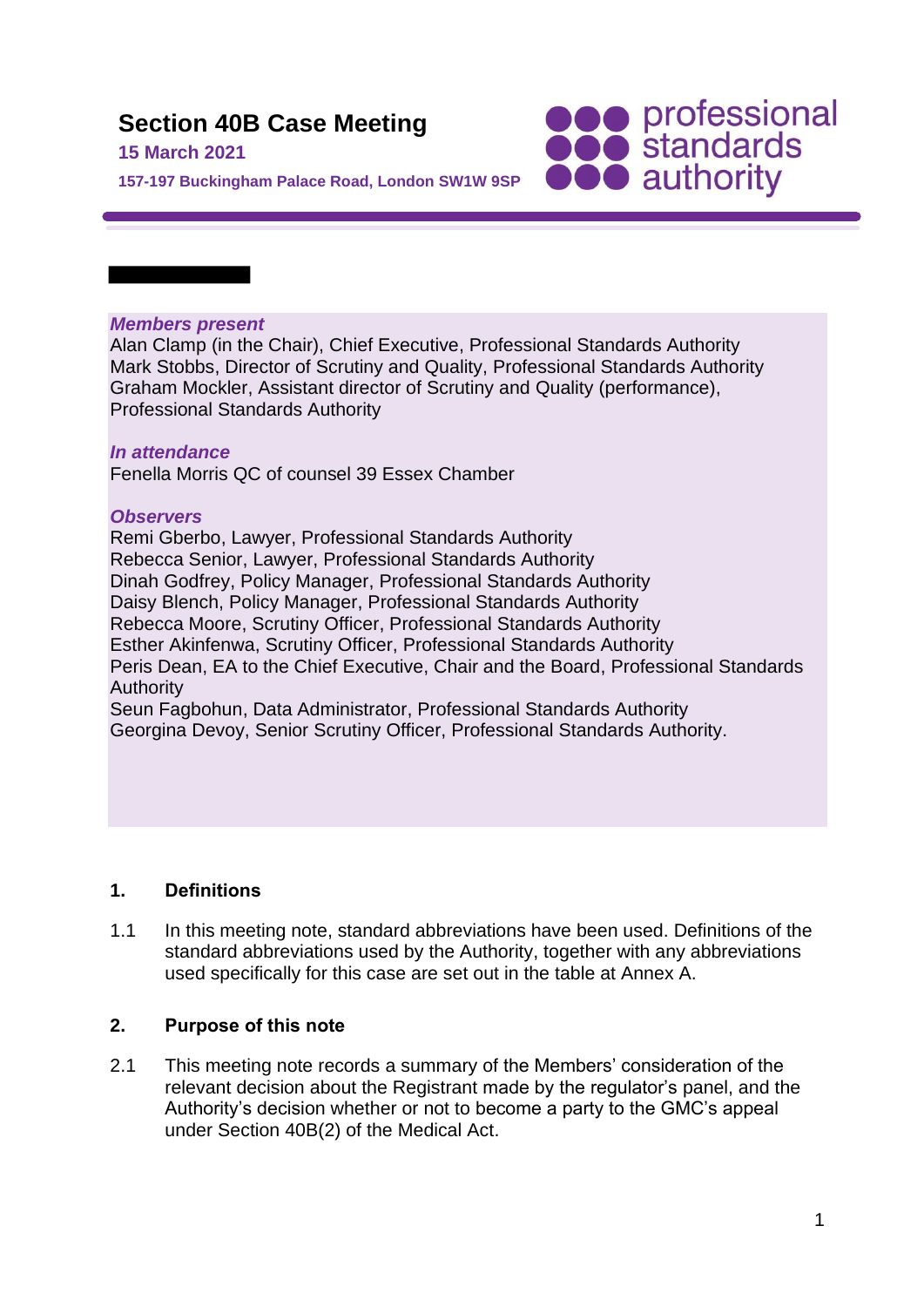## **3. The Authority's power to become a party to the GMC's appeal under Section 40B(2) of the Medical Act**

- 3.1 Section 40A of the Medical Act provides the GMC with the power to appeal against a decision of a Medical Practitioners Tribunal of the MPTS. Section 40B of the Medical Act provides the Authority with the power to become a party to such an appeal by the GMC.
- 3.2 The GMC may appeal against a decision of a Medical Practitioners Tribunal of the MPTS if it considers that the relevant decision (a finding, a penalty or both) is not sufficient for the protection of the public.
- 3.3 Consideration of whether a decision is sufficient for the protection of the public involves consideration of whether it is sufficient:
	- to protect the health, safety and well-being of the public
	- to maintain public confidence in the profession concerned, and
	- to maintain proper professional standards and conduct for members of that profession.
- 3.4 This will also involve consideration of whether the Panel's decision was one that a disciplinary tribunal, having regard to the relevant facts and to the object of the disciplinary proceedings, could not reasonably have reached; or was otherwise manifestly inappropriate having regard to the safety of the public and the reputation of the profession (applying *Ruscillo*<sup>1</sup> ).

## **4. Conflicts of interest**

4.1 The Members did not have any conflicts of interest.

## **5. Jurisdiction**

5.1 The Legal Advisor confirmed that the GMC had appealed against the decision by a Medical Practitioners Tribunal of the MPTS concerning the Registrant on 18 January 2021 and therefore the Authority could not refer the case under section 29 of the Act. The Legal Advisor further confirmed that the Authority may become a party to the GMC's appeal by giving notice under section 40B(2) of the Medical Act.

## **6. The relevant decision**

- 6.1 The relevant decision is the Determination of the Panel following a hearing which concluded on
- 6.2 The Panel's Determination which includes the charges and findings is set out at Annex B.

<sup>1</sup> CRHP v Ruscillo [2004] EWCA Civ 1356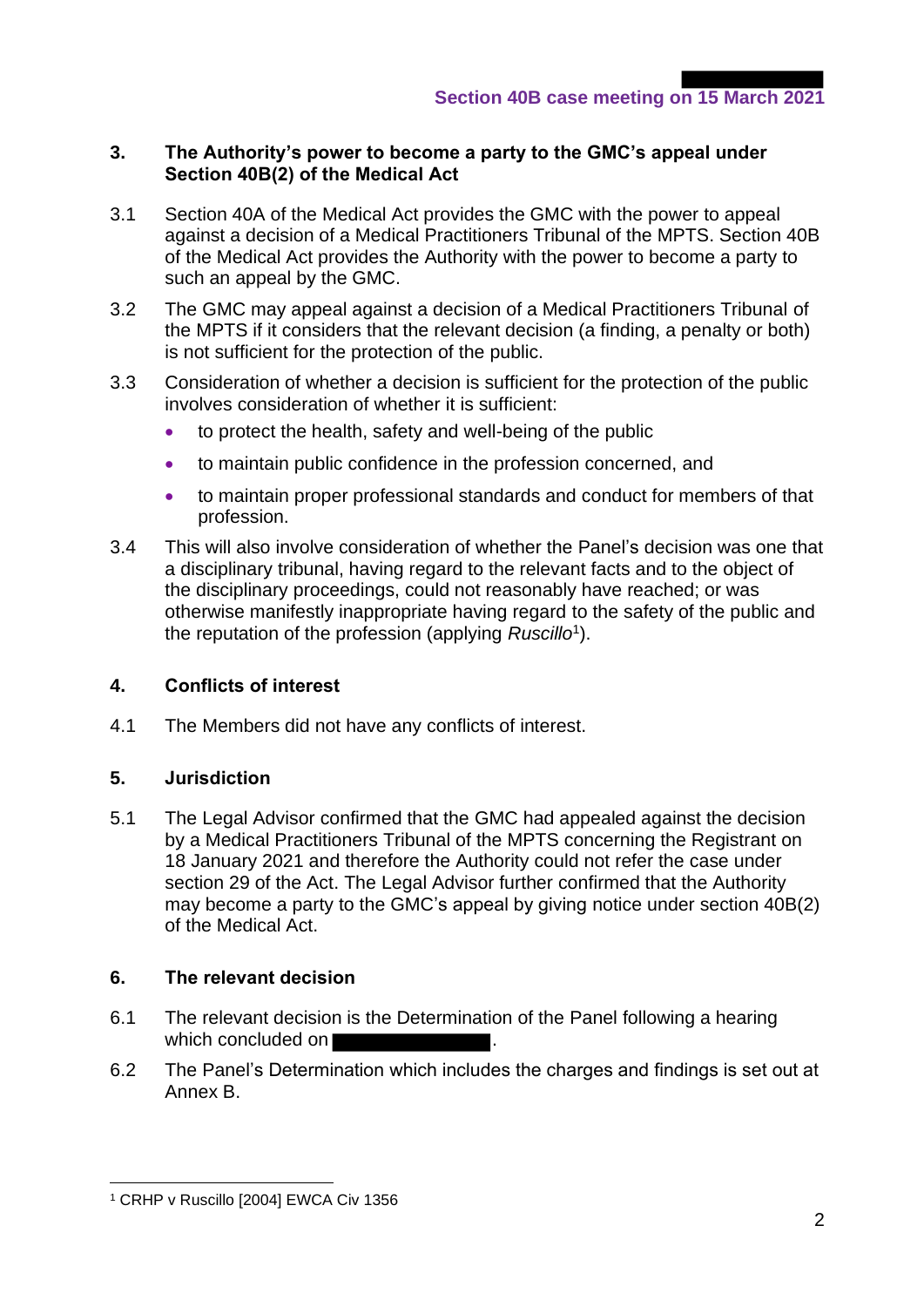## **7. Documents before the meeting**

- 7.1 The following documents were available to the Members:
	- Determination of the Panel dated
	- Transcripts of the hearing
	- The evidence bundles before (a) the panel and (b) the case examiners when they made their two decisions
	- Counsel's Note dated 15 March 2021
	- The Authority's Detailed Case Review
	- The Authority's Case Meeting Manual
- 7.2 The Authority and the Legal Advisor were provided with a copy of the GMC's Application Notice and Grounds of Appeal.

#### **8. Background**

8.1 In the Registrant was employed by

| ('the Trust') as a  | within the                      |
|---------------------|---------------------------------|
| at the l            | I. He also held a position as a |
| atl                 | and at the time of the          |
| events was a        | having                          |
| heen annointed in I |                                 |

- been appointed in .
- 8.2 Towards the end of that year it came to light that the Registrant had, on at least two occasions that year used an argon beam coagulator ('ABC') to place his initials **in the newly transplanted livers of two patients. The ABC works by** directing an electronically charged beam of argon gas onto an organ which burns the surface cells and seals a bleeding area. Medical evidence before the Crown Court indicated that the damaged caused by the ABC was superficial and would have resolved without a permanent mark within six to eight weeks and would not have caused any pain or discomfort.
- 8.3 The first incident which came to light took place on when the Registrant performed an emergency liver transplant on Patient A. The procedure involved the repeated anastomosis (joining together) of the new donor liver to Patient A's main artery which took three attempts to complete. It is after this part of the procedure that the Registrant used the ABC to inscribe his initials on the surface of the organ, an action he would later claim was done to relieve tension following the difficult operation on which the patient's life depended.
- 8.4 The transplant proved unsuccessful due to an unrelated cause. A second transplant took place on **by another surgeon at which point the** initials were discovered, appearing larger than they may have ordinarily done (4cm long) as the organ was inflamed. A photograph was taken by the surgeon, who did not inform anyone as he believed it to be an isolated incident. He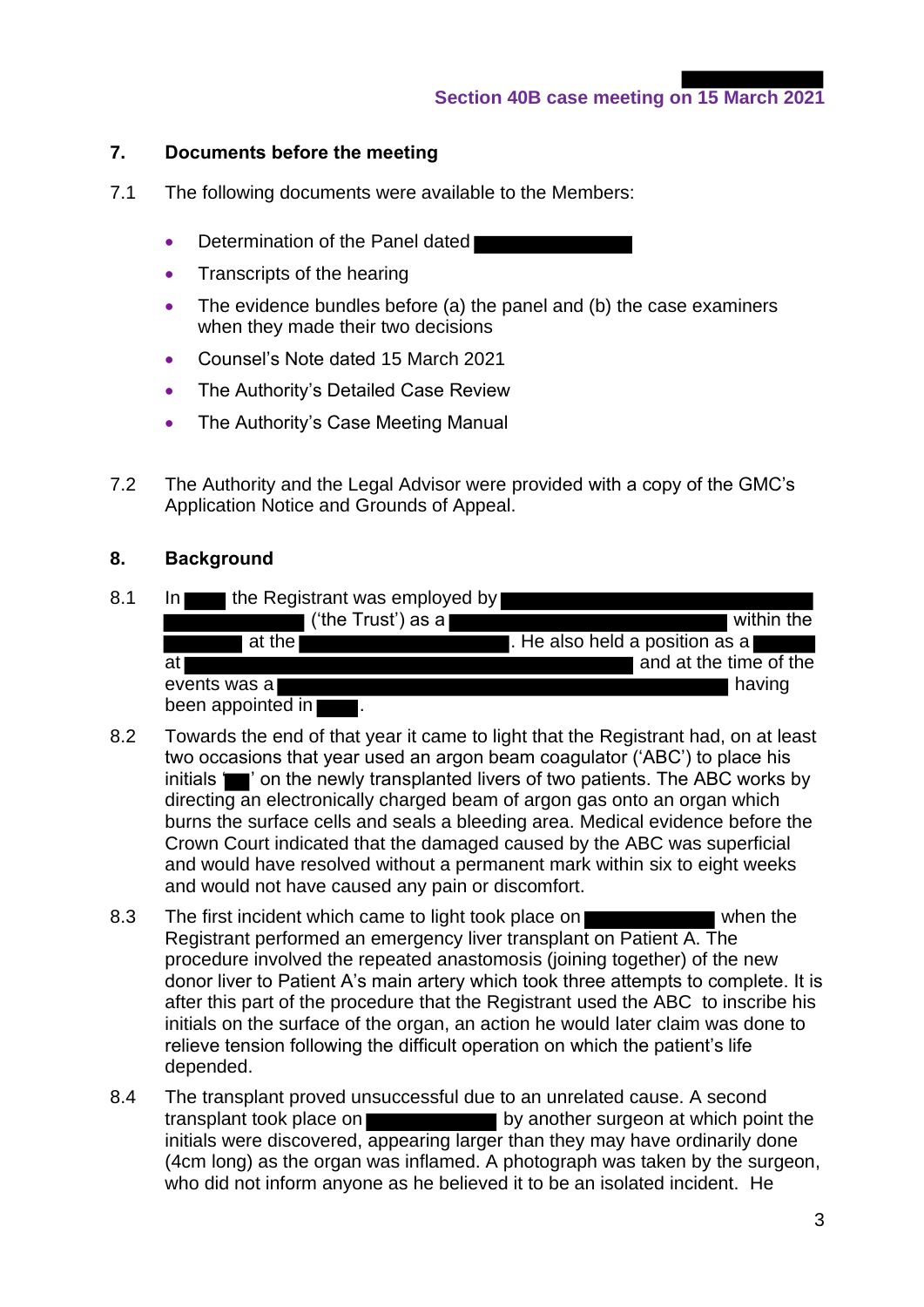reported this subsequently when he heard others suggest that the registrant did this frequently.

- 8.5 The Registrant was interviewed by the Trust and admitted to marking the organ yet denied that he had done so in other cases. He later went on to accept at the Trust disciplinary hearing in that there had been other occasions, yet he could not recollect the details. This is a position he maintained until when he provided a detailed account of the second incident in a letter to the sentencing judge, which he had previously maintained he could not remember.
- 8.6 Patient A (who happened to be a nurse) learnt of the concerns from this media coverage and was informed by the Trust that she was the patient concerned in . Patient A was extremely affected by the incident and it would later be accepted by the sentencing judge in the criminal case that the emotional impact on her had been extreme.
- 8.7 In **a finding of gross misconduct was made by the Trust and the** disciplinary panel found that the Registrant had not been completely honest with the investigation team and had been untruthful at times. The hearing noted that the Registrant accepted that the behaviour had occurred on other occasions, something he initially denied.
- 8.8 The Registrant subsequently resigned. A police investigation followed which took some time to be completed.
- 8.9 In **put a misconduct allegation before the Case Examiners on** . The allegation centred on the two incidents before this panel. No charges were brought with respect to any allegations of dishonesty or lack of candour. The Case Examiners did not find a realistic prospect of impairment being found by the panel and issued a warning for 5 years.
- 8.10 In **The Registrant was charged with two counts of ABH. Shortly** before the trial in **the set of the trial in** two alternative counts of assault by beating (battery) were added to the indictment. The Registrant pleaded guilty to both counts of and no evidence was offered on the ABH charges.
- 8.11 On **The Registrant was sentenced in the Crown Court and the** GMC opened a new investigation with regards to the conviction.
- 8.12 In **Fig. 2.12**, the Assistant Registrar referred the conviction allegation directly to the MPT in the interests of fairness to reduce further delay.
- 8.13 The Registrant sought to set aside the decisions taken by the GMC by way of judicial review in **The Case was heard by the Divisional Court** and the challenge was unsuccessful.
- 8.14 The panel found the Registrant to have seriously breached Good Medical Practice ('GMP') and key tenets of the medical profession yet reasoned that it was unlikely that he would repeat his actions in the future. The panel were satisfied with his level of insight and remorse and found impairment on public interest grounds only.
- 8.15 The GMC made a sanction bid for erasure. The panel reasoned that the convictions were not fundamentally incompatible with continued registration and imposed a 5-month suspension with review.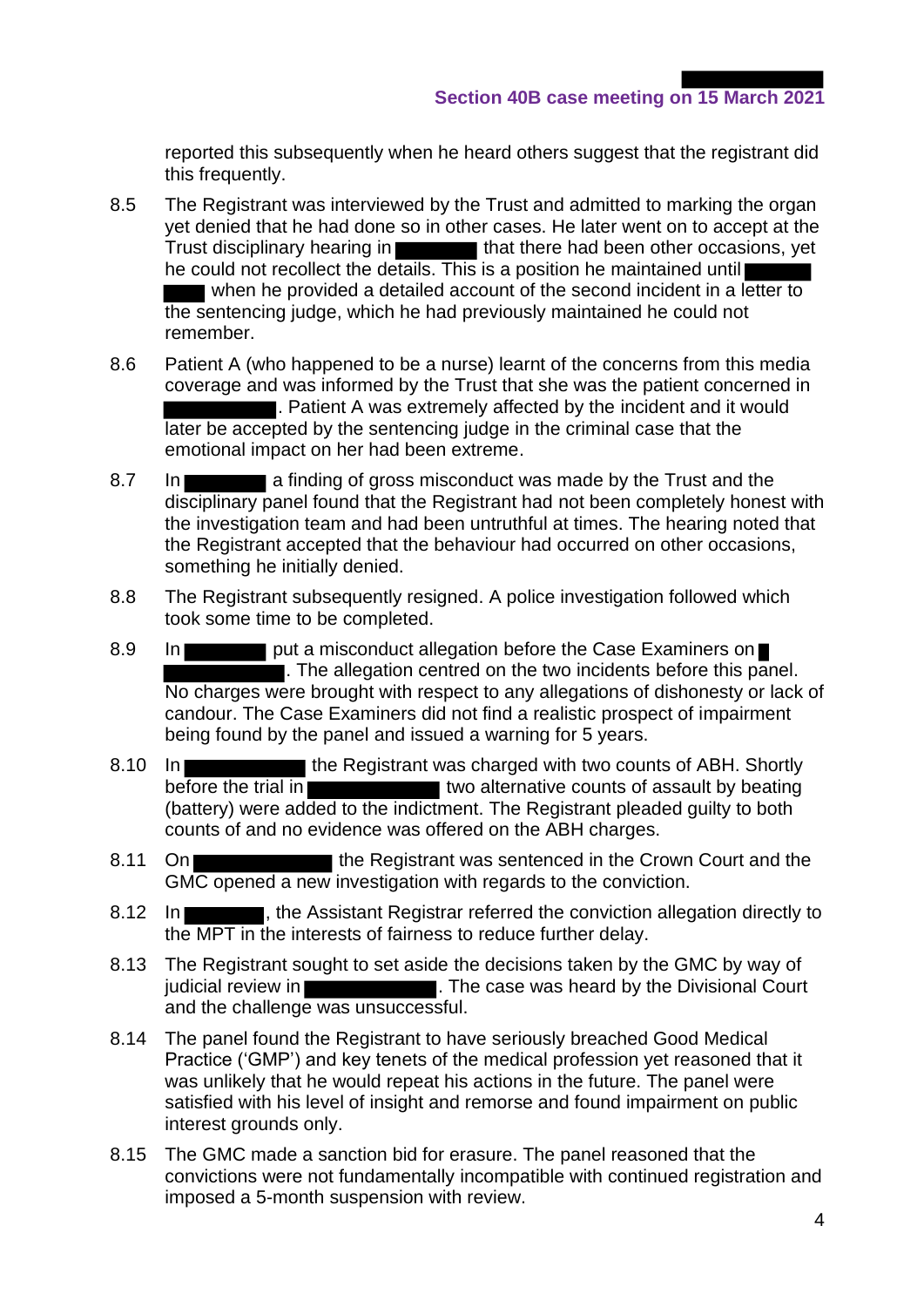### **9. Consideration of sufficiency**

- 9.1 The Members considered all the documents before them and received legal advice.
- 9.2 The Members discussed the following concerns about the decision:

*Was the sanction imposed by the Panel in* **Subsequentially** *and sufficient* and *was the material not put before the Panel relevant to impairment and sanction.*

- 9.3 The Members agreed that before considering whether or not to join as in interested party in this appeal, to consider whether or not they felt the sanction of a 5-month suspension order, was sufficient.
- 9.4 The Members noted that the Registrant's actions were a serious breach of trust, power and position and that his actions could strongly undermine public confidence in the profession.
- 9.5 The Members also noted that, in their opinion, the Registrant's reflective statements suggested a continuing lack of insight.
- 9.6 The Members were particularly concerned, however, that the material gathered as part of the Trust investigation in was not before the panel. The Members agreed that it ought to have been as part of the context of the offending.
- 9.7 The Members noted that if the MPT had considered such material then it might not have proceeded upon the basis that **conduct** conduct had only been inappropriate on two occasions, that he had been open and made admissions from the beginning of investigations, that it was understandable that his recollection was limited and that his conduct arose from specific stressors and did not reveal a deeper personality problem. These issues, had the MPT considered them, could well have influenced the Panel's conclusions as to sanction.
- 9.8 If the MPT had considered such material, then it might have been less confident in its reliance upon the Registrant's letter to the judge and his reflective statement without having had the opportunity of testing them by hearing oral evidence and questioning. This could have had significant consequences for the MPT's conclusions as to remorse, insight and attitude, and the seriousness of the wrongdoing.
- 9.9 The Members agreed that without having the Trust investigation documentation before the Panel, that they were unable to conclude whether the sanction imposed was sufficient, as they considered this material could have been important contextually and could have had an impact on the final sanction imposed.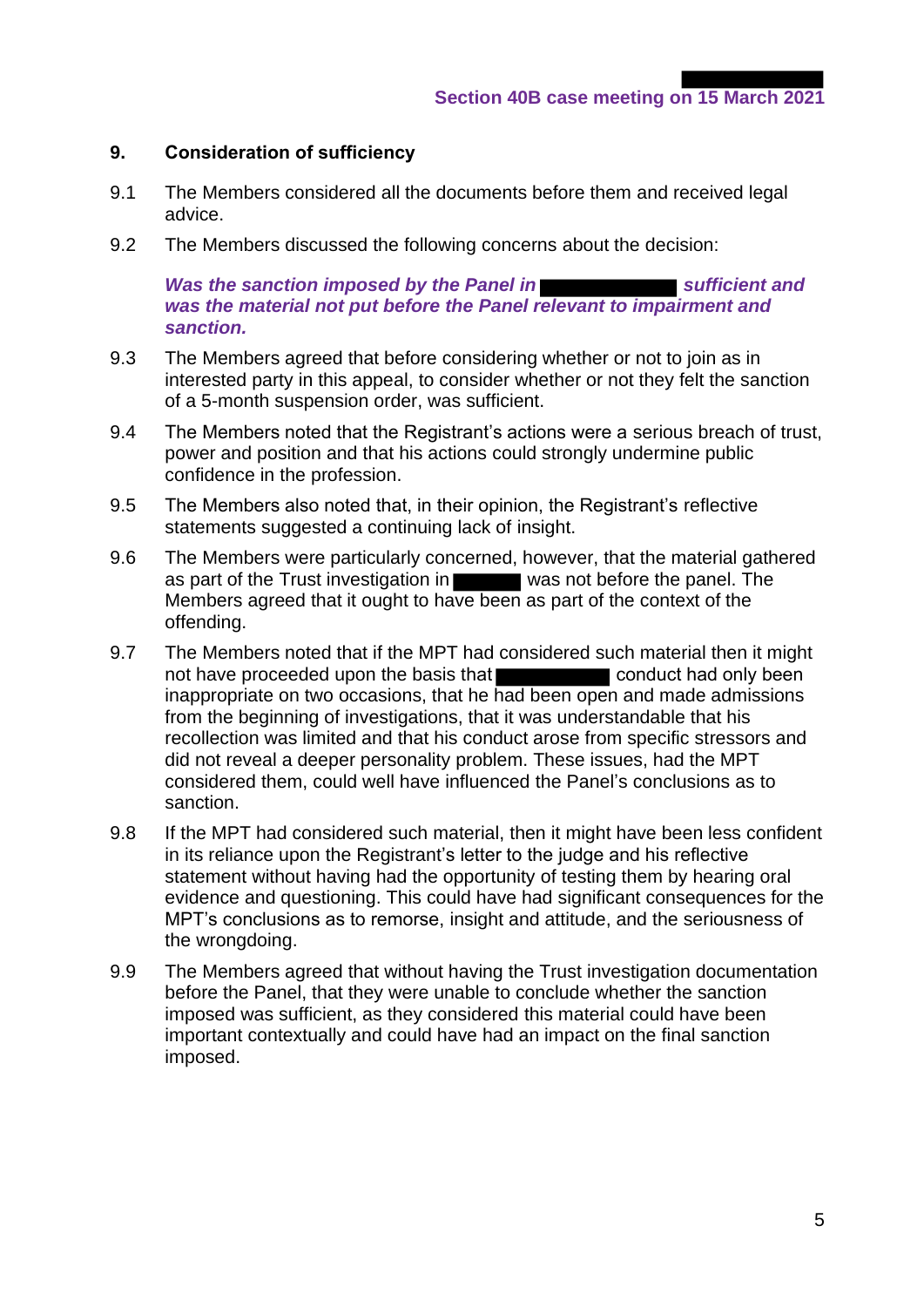## **Conclusion on sufficiency**

9.10 In light of their concerns, the Members concluded that the GMC's failure to provide the Panel with the Trust investigation from **Table 1.**, meant they were unable to determine whether the outcome of the case was insufficient.<sup>2</sup>

### **10. Becoming a party to the GMC appeal under section 40B of the Medical Act**

- 10.1 Having concluded that the Panel's Determination was insufficient for public protection, the Members considered whether they should exercise the Authority's power under section 40B of the Medical Act and become a party to the GMC's appeal.
- 10.2 The Members considered the GMC's Grounds of Appeal at this point and received advice from Counsel. The Members noted that the Grounds of Appeal they had received included six points that appeared to capture most of their concerns, but noted that these were in a draft form and they were not aware of how the GMC would present the appeal.
- 10.3 The Members noted that the GMC's conduct might be open to criticism in that particular matters might not have been properly put before the panel. This might diminish the chances of its success or might mean that certain aspects might not be properly presented to the court. The Members also considered that the GMC's arguments did not adequately stress the damage to patients and the impact on the public interest of what appeared to be an arrogant abuse of the power. The Members considered that the Authority's perspective might be important here.
- 10.4 The Members considered therefore that it was not clear whether the GMC's Grounds of Appeal raised all of the concerns identified by the Members, and that the Authority might be in a better position to raise some matters before the court. They considered alternative approaches and noted that costs would not be recovered, together with advice on prospects of success.
- 10.5 Given their concerns as noted above, the Members agreed that the Authority would join the GMC's appeal as a party.

A- Camp

**Alan Clamp (Chair) Dated**

**26/03/21**

<sup>2</sup> *Ruscillo* at [72]